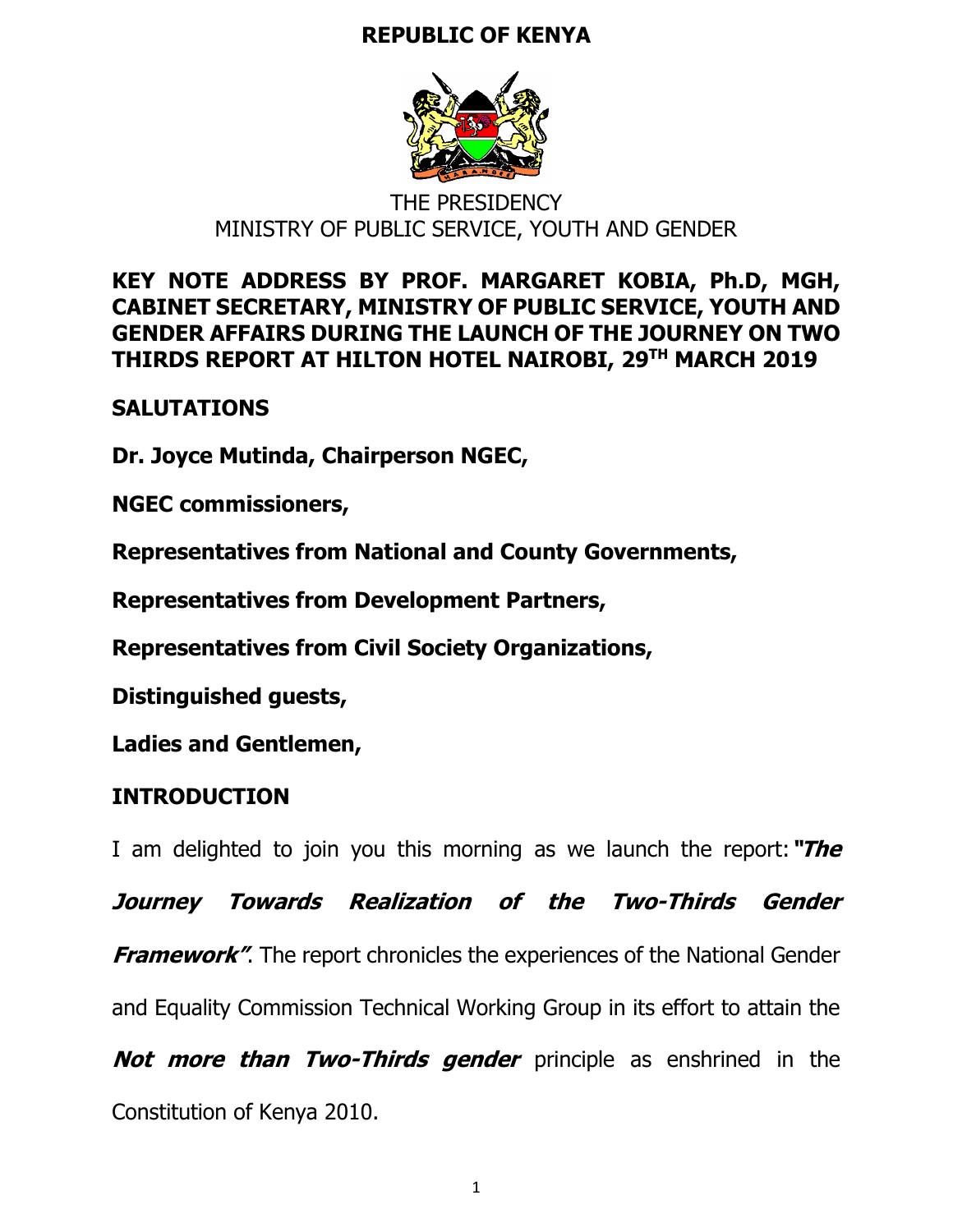I wish to commend the Commission for compiling the report which presents valuable lessons on advocacy and engagement approaches with legislative bodies with respect to gender issues. The report will serve as a useful resource for gender equality advocates nationally, regionally and internationally.

## **Ladies and gentlemen,**

## **THE GENDER EQUALITY CHALLENGE**

Why is gender equality still an issue of concern today?

Globally, women continue to be marginalized and denied the opportunity to compete for opportunities on equal terms with men. Worldwide there is no nation that has a gender parity score of 100%. In terms of labor force, global averages on the participation rate of women in formal employment between ages 25-54 is 63% compared to 94% for men. Globally, women are more likely to remain unemployed as compared to men with 2017 global rates for men standing at 5.5% as compared to women at 6.2%. The Gender wage gap is estimated to be 23%, which means women earn 77% of what men earn. Globally women are 13% holders of agricultural land.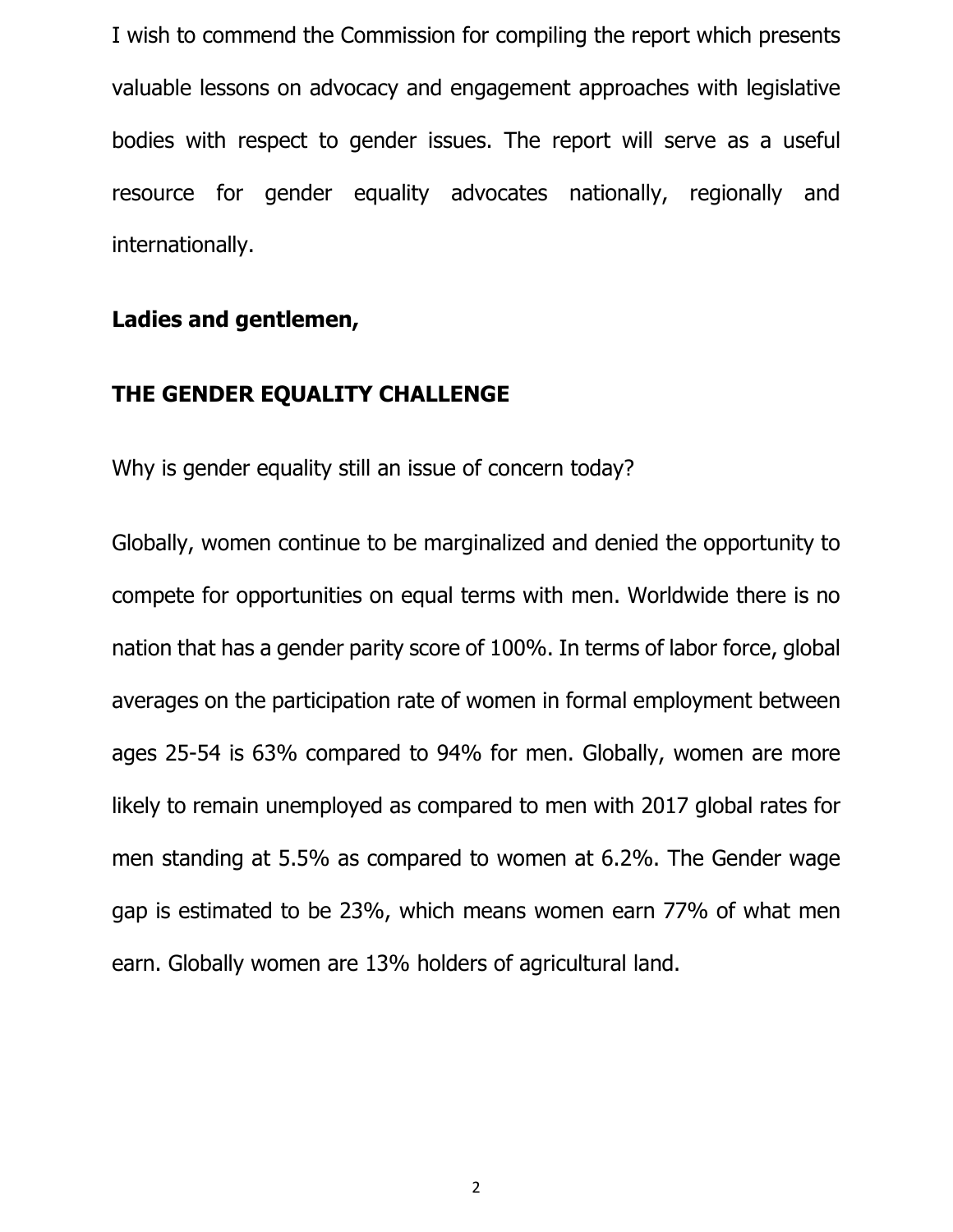In Kenya the land ownership for women stands at a paltry 1% according to KNBS statistics. The Global Gender Gap report 2017, ranked Kenya at position 76 out of 144 globally, with significant inequalities in education, health outcomes, representation in parliament and participation in the labor market. Women suffered marginalization and discrimination in many areas including access to business opportunities, higher education, reproductive health services, and gender-based violence (GBV).

It is estimated that in any economy the gender gap costs the economy 15% of the country's GDP. It is for this reason that the United Nations identified gender equality as a stand-alone goal under SDG number 5. As a member state we are obliged to ensure gender equality is realized in our country.

## **Ladies and gentlemen**

#### **THE GAINS MADE**

Despite many challenges, Kenya has registered great strides in closing the gender equality gap and upscaling women empowerment. In decision making positions we have made notable improvements in many sectors as demonstrated by the KNBS statistics of 2018.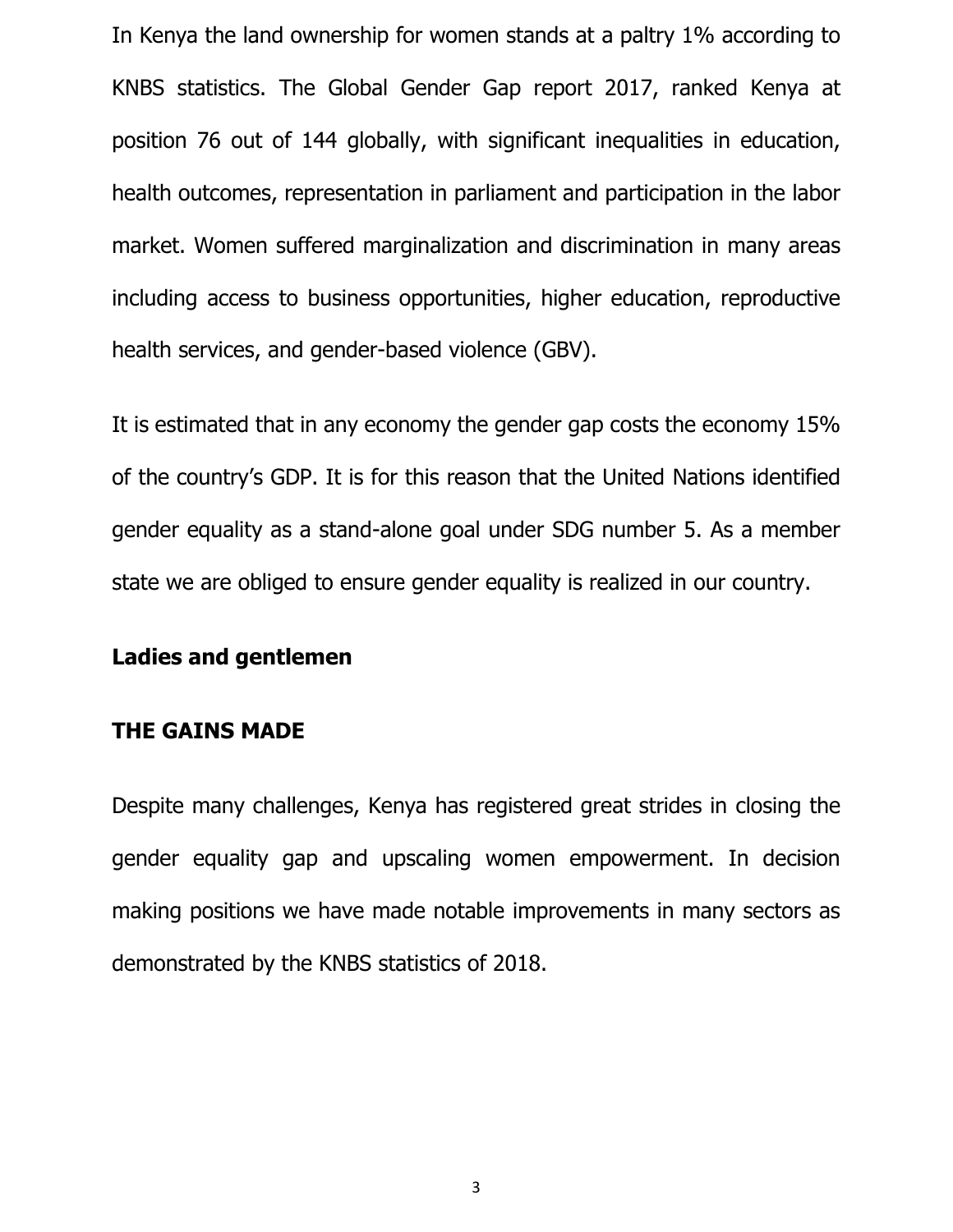Female representation has improved as follows:

- i. Supreme court 28%
- ii. Court of Appeal  $-32%$
- iii. High Court 41%
- iv. Magistrates 49%
- v. Practicing lawyers 57%
- vi. Cabinet Secretaries 27%
- vii. Principal Secretaries 23%
- viii. Diplomatic corps 28%
- ix. County Commissioner 36%
- x. Senators 31%
- xi. National Assembly 21%
- xii. County Assemblies 34

It is clear that representation at the national assembly level continues to be the key challenge in meeting gender parity at the decision-making level. You will recall that the last attempt to pass legislation on the two-thirds gender principle failed for the third time early this year.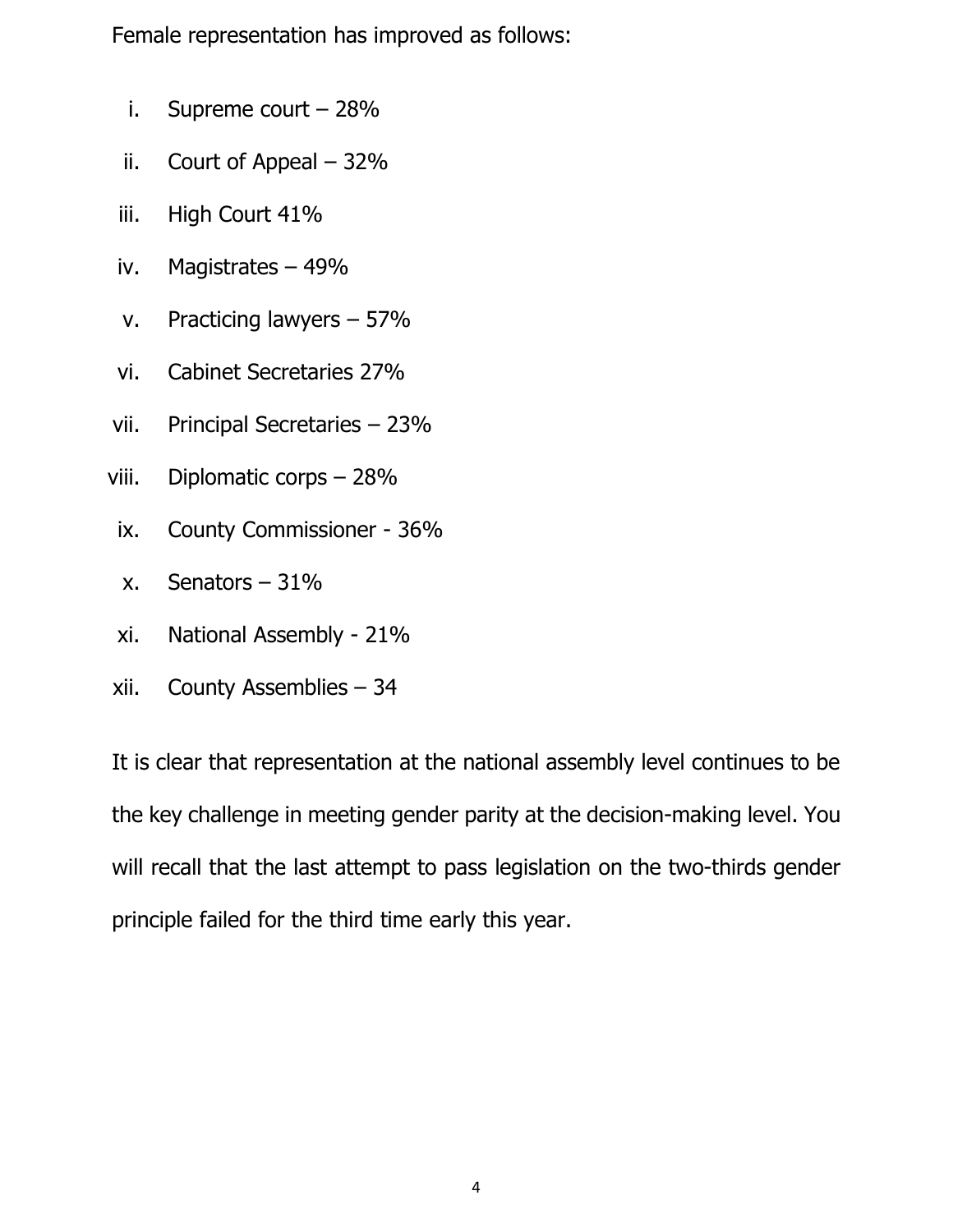## **Ladies and gentlemen,**

Despite the hitches, we must remain resolute to our aims. It is important that as we chat the road map to greater achievements, we appreciate the gains made so far, and draw strategies on how to build the gains.

In legislation achievements have been impressive:

**Kenya Constitution 2010** entrenches the rights of women as human rights. A number of supportive legislation have been passed entrenching women's rights nationally. To name a few, these include:

- i. Marriage Act 2014;
- ii. Protection Against Domestic Violence 2015;
- iii. Matrimonial Act 2013;
- iv. Prohibition of FGM Act 2011;
- v. Law of Succession Act 2012;
- vi. Citizenship and Immigration 2011;
- vii. Sexual Offences Act 2006;
- viii. National Gender and Equality Act 2011.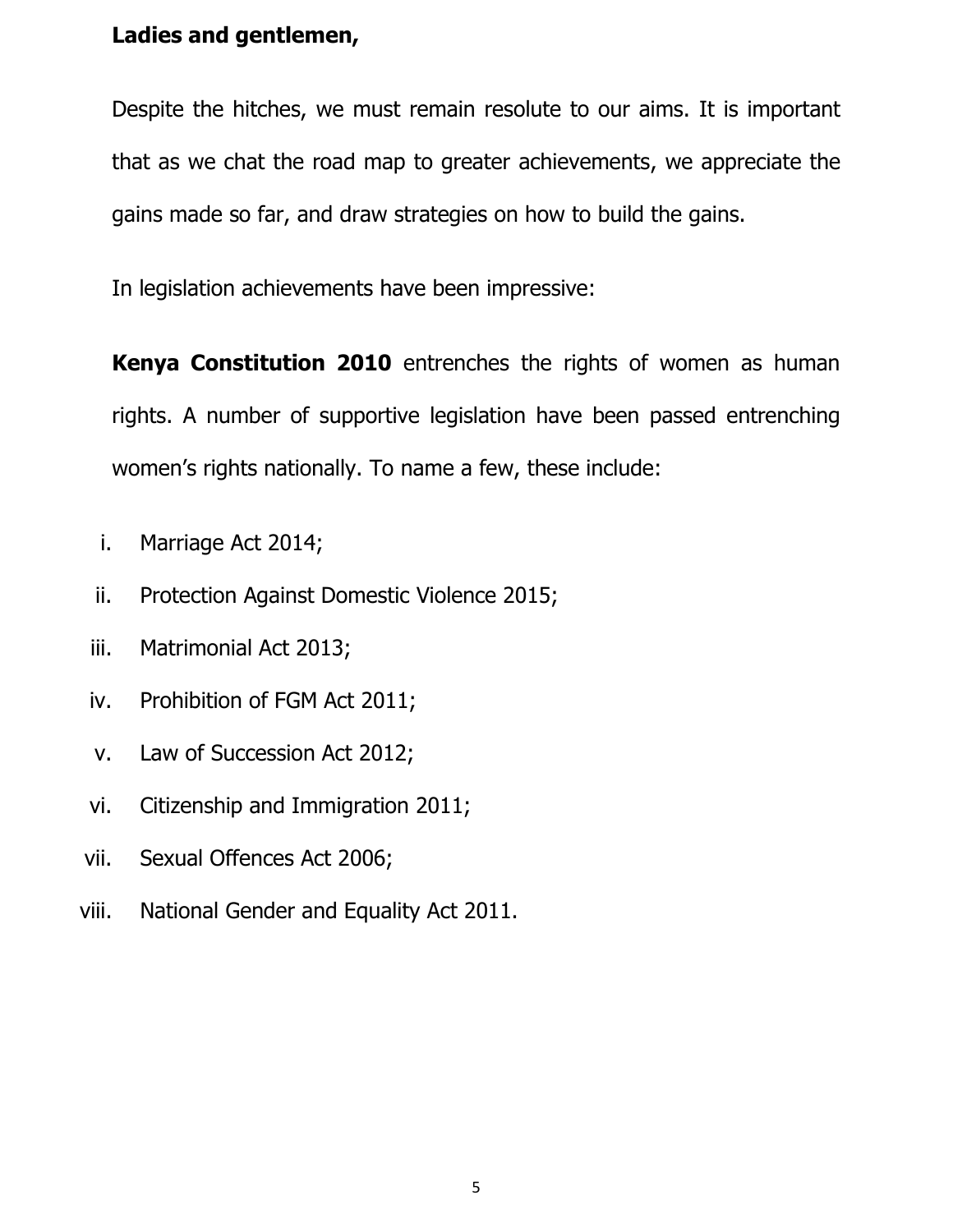In women empowerment the country boasts of vibrant affirmative action funds that continue to impact women's lives in many positive ways:

# i. **Women Enterprise Fund:** Has cumulatively disbursed **Ksh. 15 billion to 1.5 million women**

- ii. **UWEZO Fund** has disbursed **Ksh. 5,944,023,000** to **65,012** groups comprising **40,850** women groups since 2014.
- iii. **The National Government Affirmative Action Fund (NGAAF)** has disbursed **Ksh.7.07 billion** shillings to counties to-date.

These efforts have been complemented by the programs of the various government ministries and agencies. Through supply of Government Sanitary Towels, girls are remaining in schools and we have the first female General in Fatuma Ahmed of the Kenya Defense Forces.

## **Ladies and Gentlemen,**

## **CALL TO ACTION**

The full implementation of the affirmative action principle in line with Article 27 (8) of the Constitution will go a long way in ensuring full realization of gender equality in Kenya. The hurdles in this journey have shown us that we need to re-examine strategies to ensure the implementation of the Constitution in relation to the principles of equality and inclusion.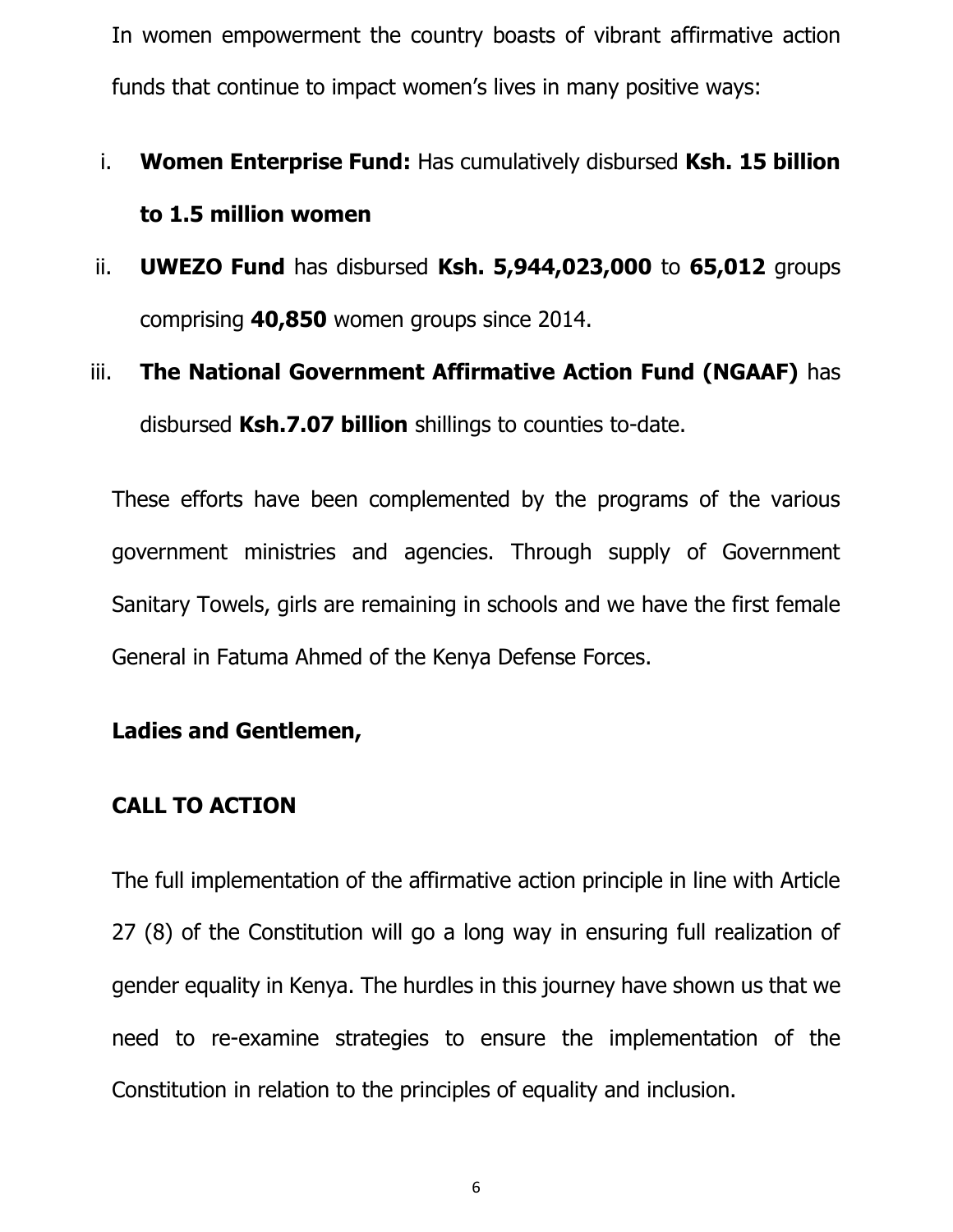I invite the Commission to take lead in examining all possible routes within and without the legislative framework to chart out a practical road map that will lead us to the desired outcome of equal representation.

I urge you to think outside the box and come up with innovative approaches to achieving the desired constitutional goals of equality and inclusion. As a commission you owe it to the women of Kenya as well as the country.

The country's top leadership, particularly His Excellency President Uhuru Kenyatta, has demonstrated his support for the two-thirds gender principle. The commission should strategize on how to capitalize on the good-will by the President and other leaders of note. As calls for a referendum gain traction, the commission should consider accelerating its advocacy messaging on the two-thirds gender principle. As the line ministry, we are keen to engage and work together with other state and non-state actors including Parliament, Attorney General's Office and NGEC to secure the realization of these goals of equality and inclusion.

#### **Ladies and Gentlemen,**

#### **CONCLUSION**

As I conclude, let me once again commend the Commission for the report on this struggle. It will serve as an invaluable tool of knowledge management for current and future generations.

7